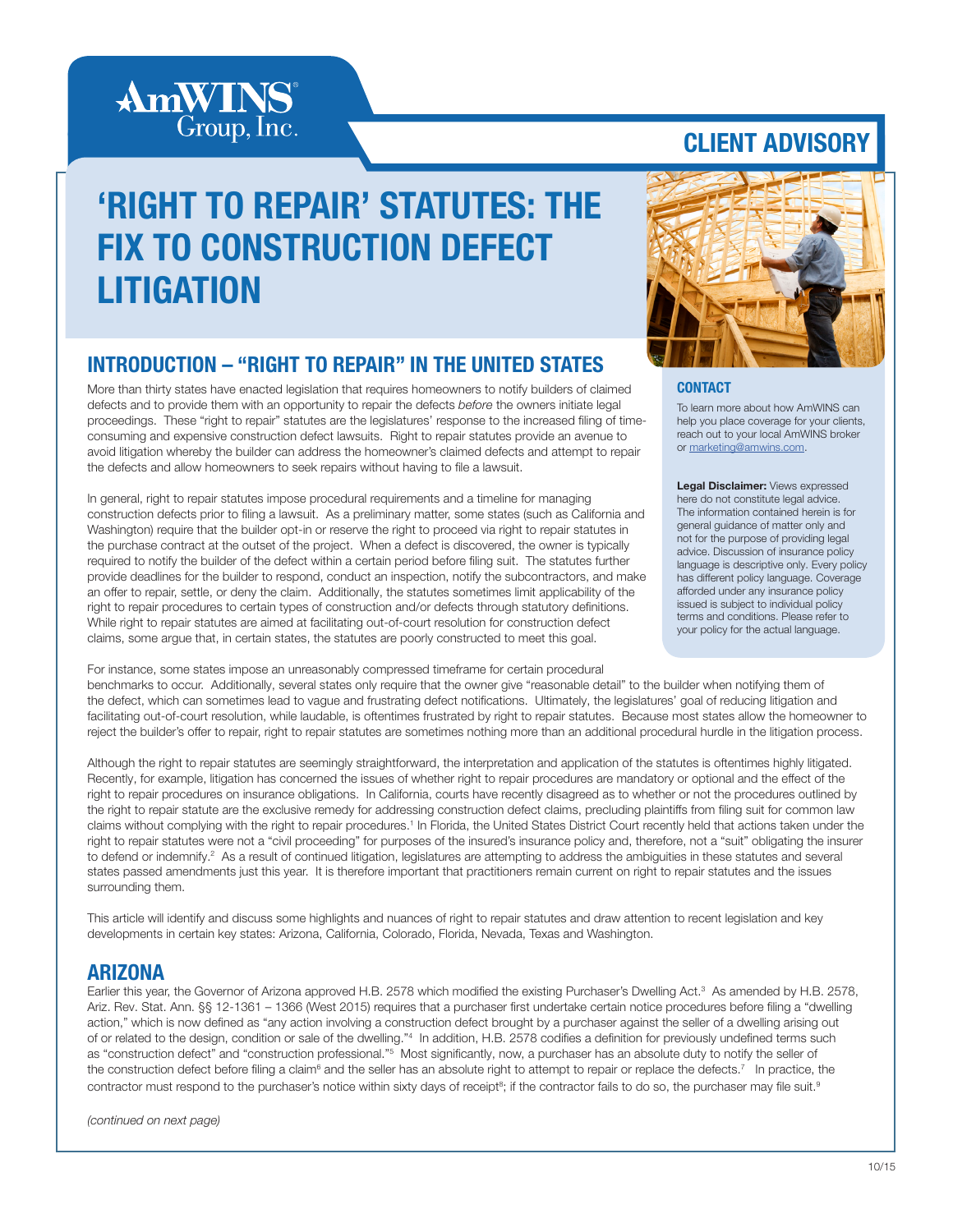

# 'RIGHT TO REPAIR' STATUTES: THE FIX TO CONSTRUCTION DEFECT LITIGATION

(*continued from previous page)*

#### **CALIFORNIA**

Cal. Civ. Code §§ 895-945.5 (West 2014), also referred to as "S.B. 800," establishes pre-litigation procedures that must be followed before a suit alleging construction defects is filed. As a preliminary matter, when the sales agreement is executed, the builder must notify the homeowner of the builder's intent to opt-in to the procedures under S.B. 800.<sup>10</sup> Or, alternatively, the builder may create and enforce its own pre-litigation procedures if the alternative procedures are included in the sales contract.<sup>11</sup> Prior to filing an action, the claimant must provide written notice to the builder that describes "in reasonable detail" the claimed violation.<sup>12</sup> S.B. 800 then requires that the builder provide certain documentation to the claimant and that the builder, upon election, conducts an inspection the property within 14 days of acknowledging receipt of the claim.<sup>13</sup> Within 30 days of inspection, the builder may make an offer to repair the defect,<sup>14</sup> at which point the homeowner has 30 days to authorize the repair.<sup>15</sup> Alternatively, if the builder fails to acknowledge the notice of claim<sup>16</sup> or does not make an offer to repair, the claimant may file suit.<sup>17</sup> S.B. 800 precludes the builder from obtaining a release or wavier in exchange for repair work.<sup>18</sup>

#### COLORADO

Colo. Rev. Stat. §§ 13-20-801 – 808 (West 2014), the "Construction Defect Action Reform Act,"19 requires that the construction professional is notified via written notice of claim no later than 75 days (or 90 days in the case of commercial properties) before an action is filed.<sup>20</sup> Within 30 days of the notice, the claimant must provide the construction professional and its contractors with access to the property for inspection.<sup>21</sup> Next, within 30 days (or 45 days if a commercial property), the construction professional may send the claimant an offer to settle or repair.<sup>22</sup> If no offer is made or if the claimant rejects the offer, the claimant may bring an action for construction defect – unless, of course, the parties have contractually agreed to mediation.<sup>23</sup>

There are several limitations on damages that may be award to the claimant.<sup>24</sup> For example, damages awarded in an action asserting personal or bodily injury as a result of a construction defect cannot exceed \$250,000.<sup>25</sup> Additionally, in certain circumstances, the contractor will not be liable for more than "actual damages,"<sup>26</sup> which are defined as "the fair market value of the real property without the alleged construction defect, the replacement cost of the real property, or the reasonable cost to repair the alleged construction defect, whichever is less, together with relocation costs, and, with respect to residential property, other direct economic costs related to loss of use, if any, interest as provided by law, and such costs of suit and reasonable attorney fees as may be awardable pursuant to contract or applicable law."27

Earlier this year, S.B. 15-177 died in the House of Representatives.<sup>28</sup> Had it passed, the bill would have modified the timeframe and procedure for pursuing construction defect claims by condominium homeowners associations.<sup>29</sup> Local governments have started to address these issues themselves; for example, Aurora, a city just east of Denver, will vote this month on an ordinance affecting construction defect suits and multiunit construction.30

#### **FI ORIDA**

In June of this year, H.B. 87 was approved by the Florida Governor and amends Fla. Stat. Ann. §§ 558.001 - .005 (West 2014).<sup>31</sup> The amendment will take effect in October of this year.<sup>32</sup> Significantly, the amendments require notification of the claim at least 60 days (or 120 days if an action involving an association representing 20 parcels) before filing an action. The notice must describe the nature and damage of each defect in "reasonable detail" and describe, based on visual observation, the location of the defect.<sup>33</sup> Otherwise, the Florida procedure is relatively unaffected by H.B. 87.

In general, the statutes require that the contractor respond within 45 days (or 75) after service of the notice of claim and the response must either offer to remedy, offer to compromise or settle, or dispute the claim.<sup>34</sup> At that point, if the contractor disputes the claim or fails to respond timely, the claimant may file suit.<sup>35</sup> Additionally, the statutes provide for certain notice requirements where the contractor alleges that subcontractor or other professionals are responsible for the noticed defects.<sup>36</sup>

*(continued on next page)*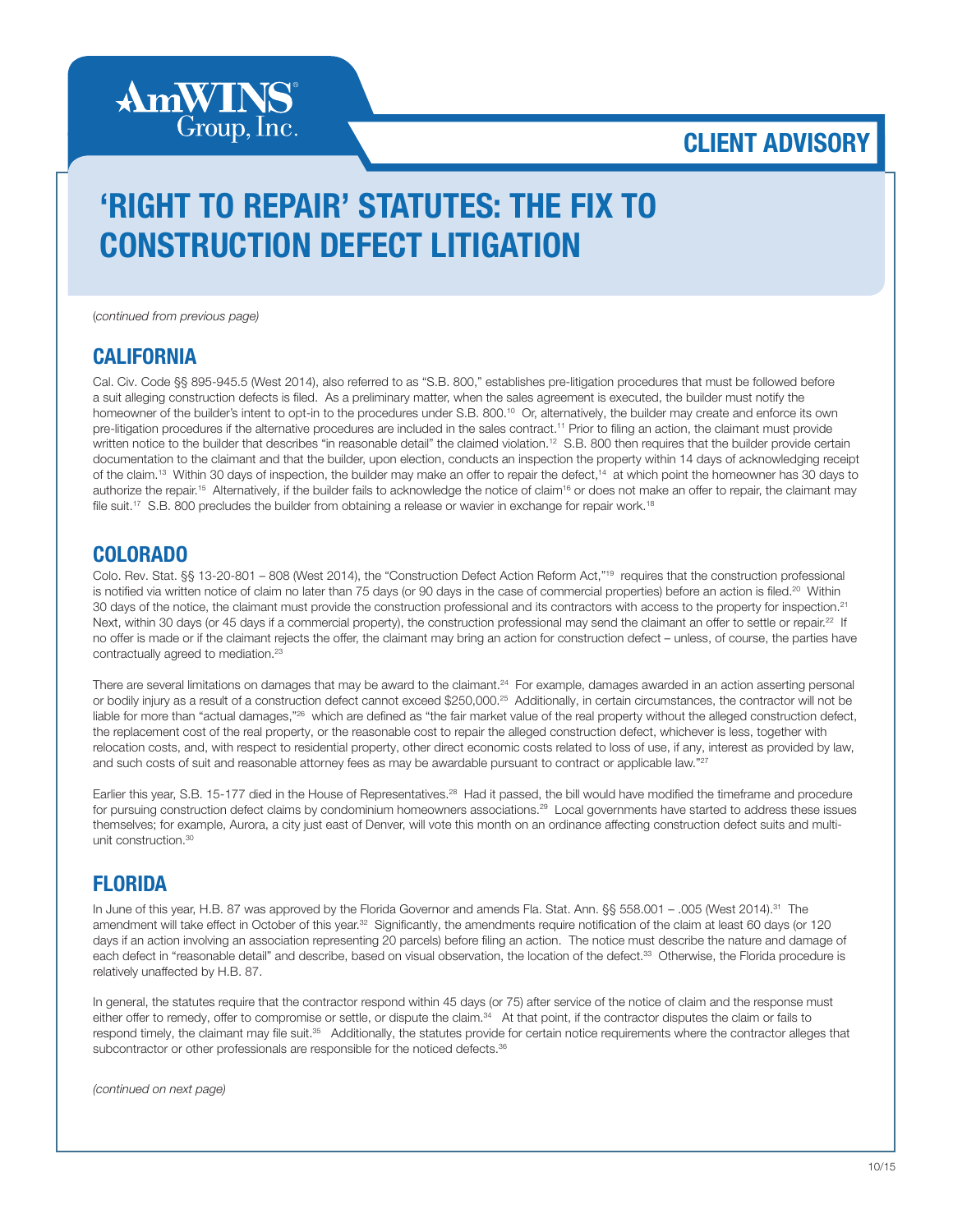

# 'RIGHT TO REPAIR' STATUTES: THE FIX TO CONSTRUCTION DEFECT LITIGATION

(*continued from previous page)*

#### **NEVADA**

In 2015, the Nevada Governor signed A.B. 125 which modified the state's right to repair statutes.<sup>37</sup> Now, under Nev. Legis. 2 (2015), 2015 Nevada Laws Ch. 2 (A.B. 125) (amending Nev. Rev. Stat. §§ 40.600 – .695 (West 2013)), before a claimant can commence an action or amend a complaint to include an additional cause of action for a construction defect, the claimant must give written notice to the contractor and any party the claimant knows may be responsible for the defect.<sup>38</sup> The written notice must now identify each defect, damage, and injury in "specific detail," whereas the statute previously required only "reasonable detail."39 Additionally, the notice must describe the exact location of the defect, the cause of the defect (if known) and the nature and extent of damage or injury.<sup>40</sup> Even more, it must include a signed statement by each named owner verifying that the defect, damage and injury exist.<sup>41</sup> Until the claimant has submitted a claim under the homeowner's warranty and the insurer has denied the claim, a claimant is precluded from sending notice or pursuing a claim governed by these statutes.<sup>42</sup> Further, no later than 90 after receiving the notice from the owner, the contractor or subcontractor must respond to the owner stating whether the contractor or subcontractor elects to repair, an offer to settle, or a disclaimer of liability.<sup>43</sup> If the contractor or subcontractor elects to repair, the claimant must provide reasonable opportunity to do so.<sup>44</sup> The election to repair may not be conditional upon a release of liability.<sup>45</sup> If the contractor or subcontractor elects not to repair, the claimant or contractor may bring a cause of action for the defect.<sup>46</sup>

#### **TEXAS**

In Texas, Tex. Prop. Code. Ann. §§ 27.001 - .007 comprise the state's right to repair statute. First, the claimant must provide the contractor with 60 days' notice of a defect suit.<sup>47</sup> If the contractor requests, the claimant must provide the contractor with information as to the nature and extent of repairs necessary (including reports, photos, and videotapes).48 If Subtitle D does not apply, the contractor may make an offer of settlement 45 days after notice of the suit.49 If the claimant then rejects a reasonable offer or fails to permit repairs, then the amount that the claimant may recover is limited.<sup>50</sup> If the claimant finds an offer made by the contractor to be unreasonable, then the claimant is required to notify the contractor "in reasonable detail" of the reasons why it is considered unreasonable within 25 days after receiving the offer.<sup>51</sup> Moreover, the amount of economic damages proximately caused by the defect is limited in circumstances where the claimant rejects a reasonable offer.<sup>52</sup>

#### WASHINGTON

With new construction or a remodel that costs more than one-half of the assessed value of the real property,<sup>53</sup> Wash. Rev. Code Ann. §§ 64.50.005 – .060 requires that the claimant give written notice to the contractor or other construction professional at least 45 days before filing a lawsuit.<sup>54</sup> However, as a preliminary matter, the statutes require that the construction professional provide notice to the homeowner upon entering into a contract for construction or substantial remodel.55 If the construction professional fails to provide the statutorily prescribed notice,56 the Washington Supreme Court has interpreted these sections in a manner that does not preclude suit in circumstances where the owner fails to provide pre-litigation notice.57 In instances where the owner is required to provide notice, although the contractor has 21 days from the notice of claim to serve a written response that either proposes an inspection, offers to compromise or settle the claim, or disputes the claim, the claimant is not required to accept the proposed repairs.<sup>58</sup>

#### **CONCLUSION**

The issue of right to repair statutes is an evolving and dynamic area of law. Although legislatures intend to simplify and streamline the defect repair process, the meaning and application of right to repair statutes are highly litigated issues. Many states are still wrestling with the concept in order to determine appropriate and effective legislation to provide avenues for builders to avoid litigation without creating overwhelming obstacles and impractical hurdles for owners with genuine defect claims. It is critical that practitioners stay current with the evolving legislation and case law in order to ensure that they comply with the requirements of right to repair statutes.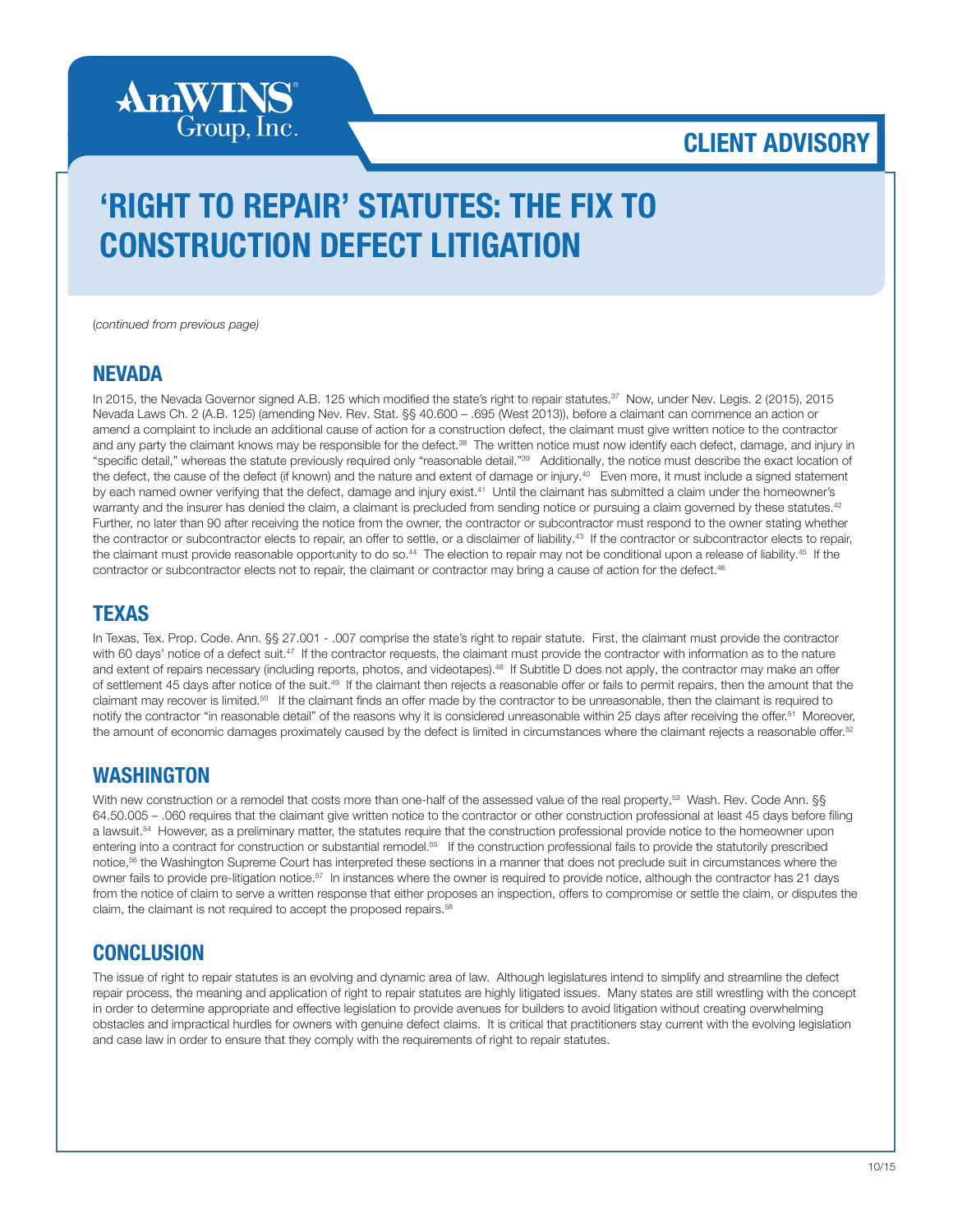

# 'RIGHT TO REPAIR' STATUTES: THE FIX TO CONSTRUCTION DEFECT LITIGATION

#### ABOUT THE AUTHOR

Mr. Glucksman is a founding partner of Chapman, Glucksman, Dean, Roeb & Barger which has offices throughout California. Mr. Glucksman is an AV Preeminent Rated Lawyer with Martindale-Hubbell, which is the highest rating available. He has been named "Super Lawyer" for the last 8 years, including 2015. He is well known in the construction and business legal community for his representation of builders, developers and business clients.

Mr. Glucksman specializes in complex multi-party litigation, including construction defect claims, environmental, commercial, business and catastrophic casualty litigation.

#### **CITATION**

- *1. Liberty Mut. Ins. Co. v. Brookfield Crystal Cove LLC*, 219 Cal.App.4th 98 (Cal.App.4 Dist., 2013); *McMillin Albany LLC v. Super. Ct.,* 239 Cal.App.4th 1132 (Cal. App. 5 Dist., 2015)
- *2. Altman Contractors, Inc.* v. *Crum & Forster Specialty Ins. Co.*, 2015 WL 3539755, at \*9 (S.D. Fla., June 4, 2015, 13-80831-CIV)
- 3. COURTS—COURT RULES—PURCHASES AND PURCHASING, 2015 Ariz. Legis. Serv. Ch. 60 (H.B. 2578) (WEST), approved by the Governor on March 23, 2015.
- 4. Ariz. Rev. Stat. Ann. § 12-1361(7)
- 5. Ariz. Rev. Stat. Ann. § 12-1361
- 6. Ariz. Rev. Stat. Ann. § 12-1363(A)
- 7. Ariz. Rev. Stat. Ann. § 12-1363(E)
- 8. Ariz. Rev. Stat. Ann. § 12-1363(C)
- 9. Ariz. Rev. Stat. Ann. § 12-1363(D)
- 10. Cal. Civ. Code, § 914
- 11. Id.
- 12. Cal. Civ. Code, § 910
- 13. Cal. Civ. Code, § 916
- 14. Cal. Civ. Code, § 917
- 15. Cal. Civ. Code, § 918
- 16. Cal. Civ. Code, § 915
- 17. Cal. Civ. Code, § 920
- 18. Cal. Civ. Code, § 926
- 19. Colo. Rev. Stat. Ann. § 13-20-801 (West)
- 20. Colo. Rev. Stat. Ann. § 13-20-803.5(1) (West)
- 21. Colo. Rev. Stat. Ann. § 13-20-803.5(2) (West)
- 22. Colo. Rev. Stat. Ann. § 13-20-803.5(3) (West)
- 23. Colo. Rev. Stat. Ann. § 13-20-803.5(6) (West)
- 24. Colo. Rev. Stat. Ann. § 13-20-806 (West)
- 25. Colo. Rev. Stat. Ann. § 13-20-806(4)(a) (West)
- 26. Colo. Rev. Stat. Ann. § 13-20-806(1)(a) (West)
- 27. Colo. Rev. Stat. Ann. § 13-20-802.5 (West)
- 28. http://www.leg.state.co.us/clics/clics2015a/csl.nsf/fsbillcont/D959FA5EFAE1C67E87257D9000765F8E?Open&target=/clics/clics2015a/csl.nsf/ billsummary/3E50F2E2EDBD7C3E87257D880004F79E?opendocument
- 29. http://www.leg.state.co.us/clics/clics2015a/csl.nsf/billcontainers/D959FA5EFAE1C67E87257D9000765F8E/\$FILE/177\_01.pdf
- 30. http://www.aurorasentinel.com/news/after-state-stalemate-aurora-tackles-construction-defects/
- 31. CONSTRUCTION—CLAIMS—DEFECTS, 2015 Fla. Sess. Law Serv. Ch. 2015-165 (C.S.C.S.C.S.H.B. 87) (WEST), approved by the Governor June 16, 2015. 32. Id.
- 33. Fla. Stat. Ann. § 558.004(1) (West)
- 34. Fla. Stat. Ann. § 558.004(5) (West)
- 35. Fla. Stat. Ann. § 558.004(6) (West)
- 36. Fla. Stat. Ann. § 558.004(3) (West)
- 37. CONSTRUCTION—CONTRACTORS—DEFECTS, 2015 Nevada Laws Ch. 2 (A.B. 125)
- 38. Nev. Rev. Stat. Ann. § 40.645(1) (West)
- 39. Nev. Rev. Stat. Ann. § 40.645(2)(b) (West)
- 40. Nev. Rev. Stat. Ann. § 40.645(2)(b)-(c) (West)
- 41. Nev. Rev. Stat. Ann. § 40.645(2)(d) (West)
- 42. Nev. Rev. Stat. Ann. § 40.650(3) (West)